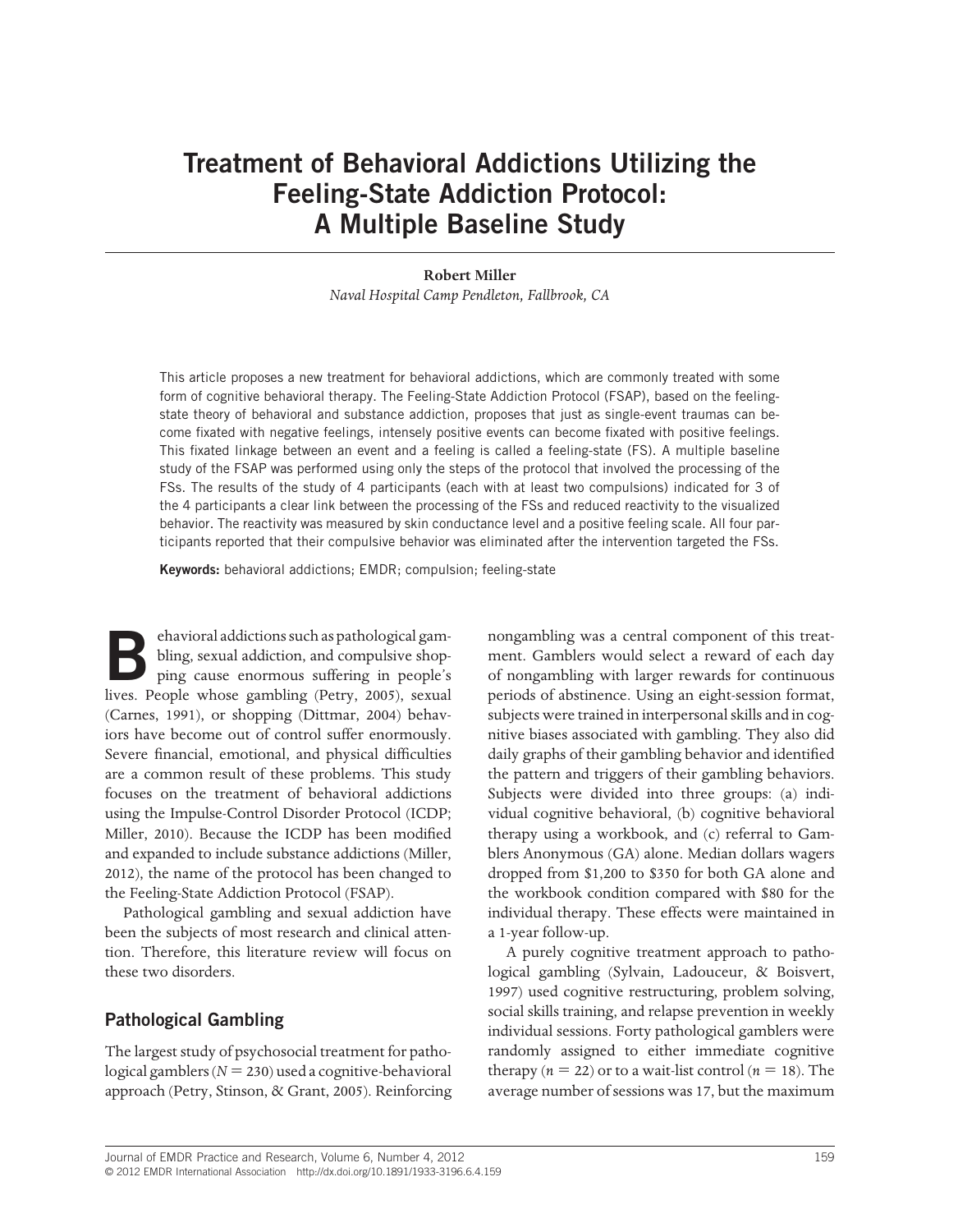number of sessions was 30. The study reported that 36% of the subjects had significant benefits from the treatment compared to 6% on the wait-list condition. Success was defined as a 50% or more reduction in the gambling criteria at a 6-month follow-up evaluation.

Rosenthal and Rugle (1994) offer a psychodynamic etiology of pathological gambling that divides gamblers into seven types. One potential reason for gambling is excitement, with a strong desire to impress others. A second reason is what the authors call "omnipotent provocation" or engaging in highrisk activities so that the strong feelings triggered by gambling overcome feelings of depression and emptiness. A third reason for gambling is competitiveness. Winning makes them feel competent. Other reasons for gambling are the desire to rebel or to engage in the breaking of conventional norms, the desire to have financial independence, the desire for social acceptance, and the desire for a form of self-medication or to escape from painful or intolerable affects. Treatment for pathological gambling involves a processing of these issues as well as abstinence from gambling.

# **Sexual Addiction**

A comprehensive treatment program for sexual addiction is a cognitive-behavioral approach described by Schneider (2004). The treatment is divided into three phases. The first phase involves intervening in the cyclic compulsive process, education, and confrontation of denial. The second phase involves attendance at 12-step programs, a relapse prevention plan, an abstinence sex plan, involvement of partner and family, group therapy, and shame reduction. The third phase involves understanding developmental issues and family-of-origin issues. Used in this process is a workbook called *Facing the Shadow* (Carnes, 2001), which outlines a step-by-step plan of a task-centered recovery program. However, this program has not been evaluated in a randomized research study; so there is no proof of its effectiveness.

# **Treatment of Addictions With Eye Movement Desensitization and Reprocessing**

Eye movement desensitization and reprocessing (EMDR) is a psychotherapeutic approach that was developed to resolve disorders related to traumas. EMDR has been found to be effective in the treatment of posttraumatic stress disorder (PTSD) with strong empirical support (Foa, Keane, Friedman, & Cohen, 2009). Other studies (Ironson, Freund, Strauss, & Williams, 2002; Lee, Taylor, & Drummond, 2006) have found EMDR to be equally or more efficacious than traditional exposure-based treatment of trauma.

The usefulness of EMDR therapy for treating behavioral addictions was explored in a case study by Cox and Howard (2007). Viewing trauma as the basis for sexual addiction, EMDR therapy was used to address the trauma and relieve the sexual addiction. The authors stated that the traumatizing event created a highly addictive attachment. Processing the trauma released the attachment and the sexual addiction. Marich (2009) studied the use of EMDR in a case of a woman whose addictions included alcohol and sex. The focus of treatment was the traumatic events of the woman's childhood. Both studies indicated the effectiveness of trauma-focused EMDR therapy in preventing relapse.

The Desensitization of Triggers and Urge Reprocessing (DeTUR) model (Popky, 2005) uses the bilateral stimulation (BLS) component of EMDR to process the triggers, urges, and cravings associated with the addiction as measured on the level of urge scale (LOU). A case study of Internet addiction of a 13-year-old male used the DeTUR protocol (Bae & Kim, 2012). Seven triggers were processed in four sessions reducing the LOU of the triggers to two, which the participant defined as "not being able to think about or crave for the game." The participant reported that he was able to restrict his time on the Internet to an hour per day. Abel and O'Brien (2010) combined the DeTUR protocol with other approaches in the treatment of a woman with comorbid PTSD and alcohol dependence.

### The Feeling-State Theory of Behavioral Addiction

The Feeling-State Theory (FST) of behavioral addiction postulates that addictions are created when positive feelings become rigidly linked with specific objects or behavior. The unit formed from the linkage between feeling and behavior is called a feeling-state. When the FS is triggered, the entire psychophysiological pattern is activated. The activation of the pattern then triggers the out-of-control behavior.

In FST, the term *feeling-state* refers to the entire psychophysiological arousal of the body and its connection with a specific behavior. This arousal includes emotions and feelings such as excitement, satisfaction, and power, along with any accompanying sensations. The FST proposes that the combination of the feelings, sensations, and the behavior compose the FS that causes the impulse-control problems. There is a large variety of FSs because any desired emotion or feeling can become fixated with any behavior. Once created, the FS continues to exist, with the same feelings and behavior associated with it as when the FS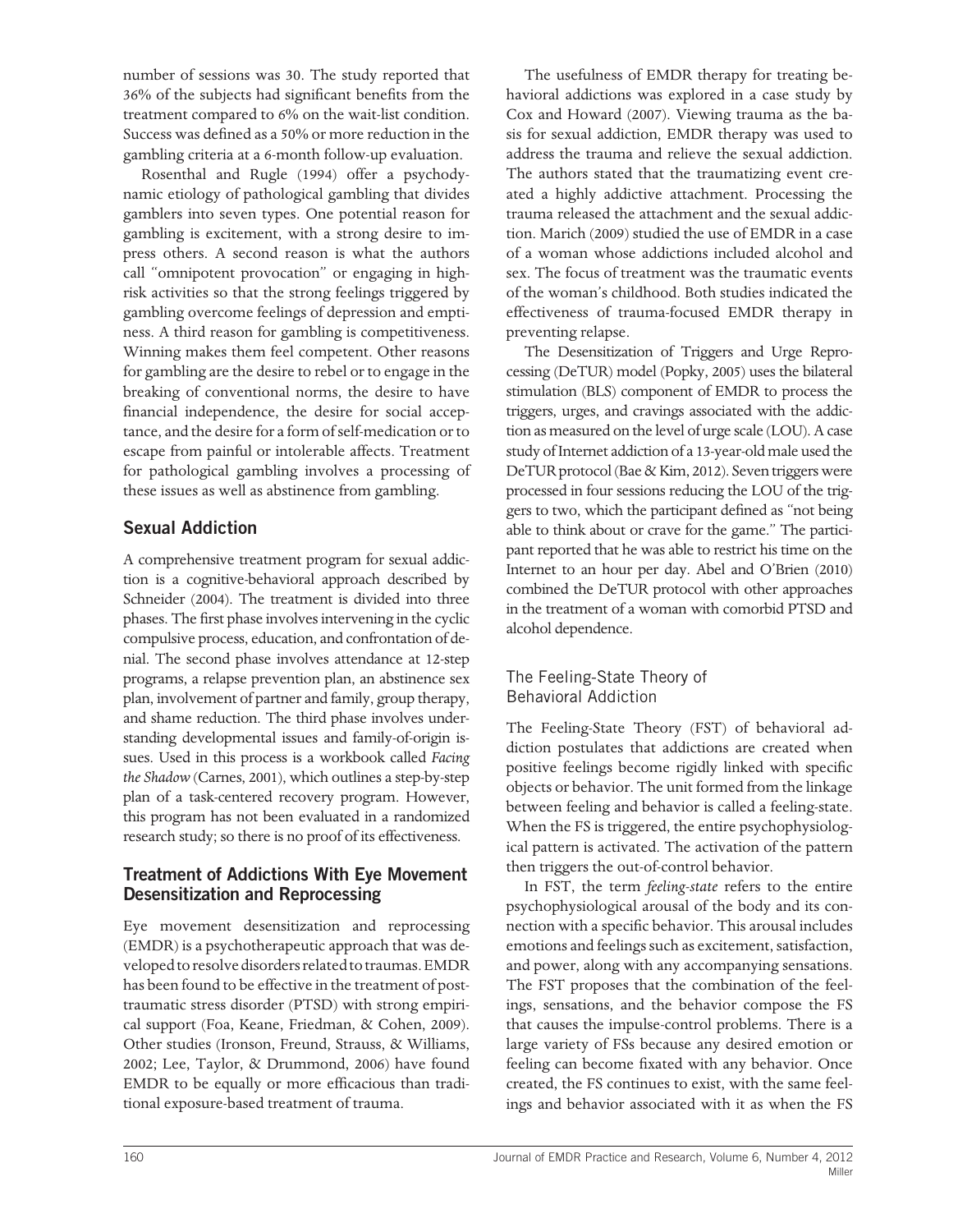

**FIGURE 1.** Creation of a feeling-state.

was originally formed. A more complete description of FST can be found in Miller (2010).

Figure 1 illustrates the FST of behavioral addiction in diagram form.

Once an FS is created, the FS can be activated by either internal or external factors (Figure 2). The sight of a poker table or a need to belong, for example, can both trigger the urge to gamble.

### The Feeling-State Addiction Protocol

The FSAP uses a modified form of EMDR. The theoretical basis underlying EMDR therapy is the adaptive information processing (AIP; Shapiro, 2001) model, which states that the basis for pathology is that the innate information processing system of the brain can become imbalanced as a result of high arousal. The result is that the memory is encoded in isolated neural networks containing the emotions, physical sensations, and perspectives experienced at the time of the event. The inability of this encoded information to link with more adaptive information is the basis of pathology, as the memory can be triggered by various current stimuli causing the dysfunctional affects and perspectives to emerge. When successful processing occurs, "what is useful is stored with the appropriate affect and is available for future use" (Shapiro, 2001, p. 30). Although Shapiro has elaborated on the use of the model regarding understanding the basis of pathology and described it in detail as related to the processing of trauma with EMDR therapy, the AIP model has also been useful in explaining the effectiveness of the FSAP (Miller, 2010).

An FS is also conceived as a memory that has been isolated from the overall memory network as a consequence of the high level of arousal caused by the high intensity of the positive affect. Using a modified form of EMDR therapy, the FSAP helps connect the isolated memory with the larger memory network, leading to an adaptive resolution of the FS and subsequent changes in the person's behavior.

In the FSAP, the FS is the target for therapy. Composed of the desired feeling and a behavior fixated with that feeling, the FS is processed through the use of eye movements. The most important modification of the EMDR protocol involves the approach used in the processing of the negative beliefs and the installation of positive beliefs.

The following is an outline of the steps of the FSAP:

- 1. Obtain history, frequency, and context of addictive behavior.
- 2. Evaluate the person for having the coping skills to manage feelings if he or she is no longer using the addictive behaviors to cope. If not, do resource development before continuing. Install a future template if necessary.
- 3. Identify the specific aspect of the addictive behavior that has the most intensity associated with it. If the addiction is to a stimulant drug, then the rush/euphoria sensations are usually the first to be processed. However, if some other feeling is more intense, process that first. The starting memory may be the first time or the most recent—whatever is most potent.
- 4. Identify the specific positive feeling [sensation  $+$ emotion  $+$  cognition] linked with the addictive behavior and its Positive Feeling Scale (PFS) level  $(0-10)$ .
- 5. Locate and identify any physical sensations created by the positive feelings.
- 6. The client visualizes performing the addictive behavior, feeling the positive feeling, combined with the physical sensations.
- 7. Eye movement sets are performed until the PFS level drops to 0 or 1.
- 8. Install future templates of how the person will live without having that feeling.
- 9. Between sessions, homework is given to evaluate the progress of therapy and to elicit any other feelings related to the addictive behavior.
- 10. In the next session, the addictive behavior is reevaluated for both the feeling identified in the last session as well as identifying other positive feelings associated with the behavior.
- 11. Steps 3–9 are performed again as necessary.
- 12. Once the FSs associated with the addictive behavior have been processed, the negative beliefs underlying the FSs are determined, and the desired positive beliefs are chosen.



**FIGURE 2.** Activation of the compulsive behavior.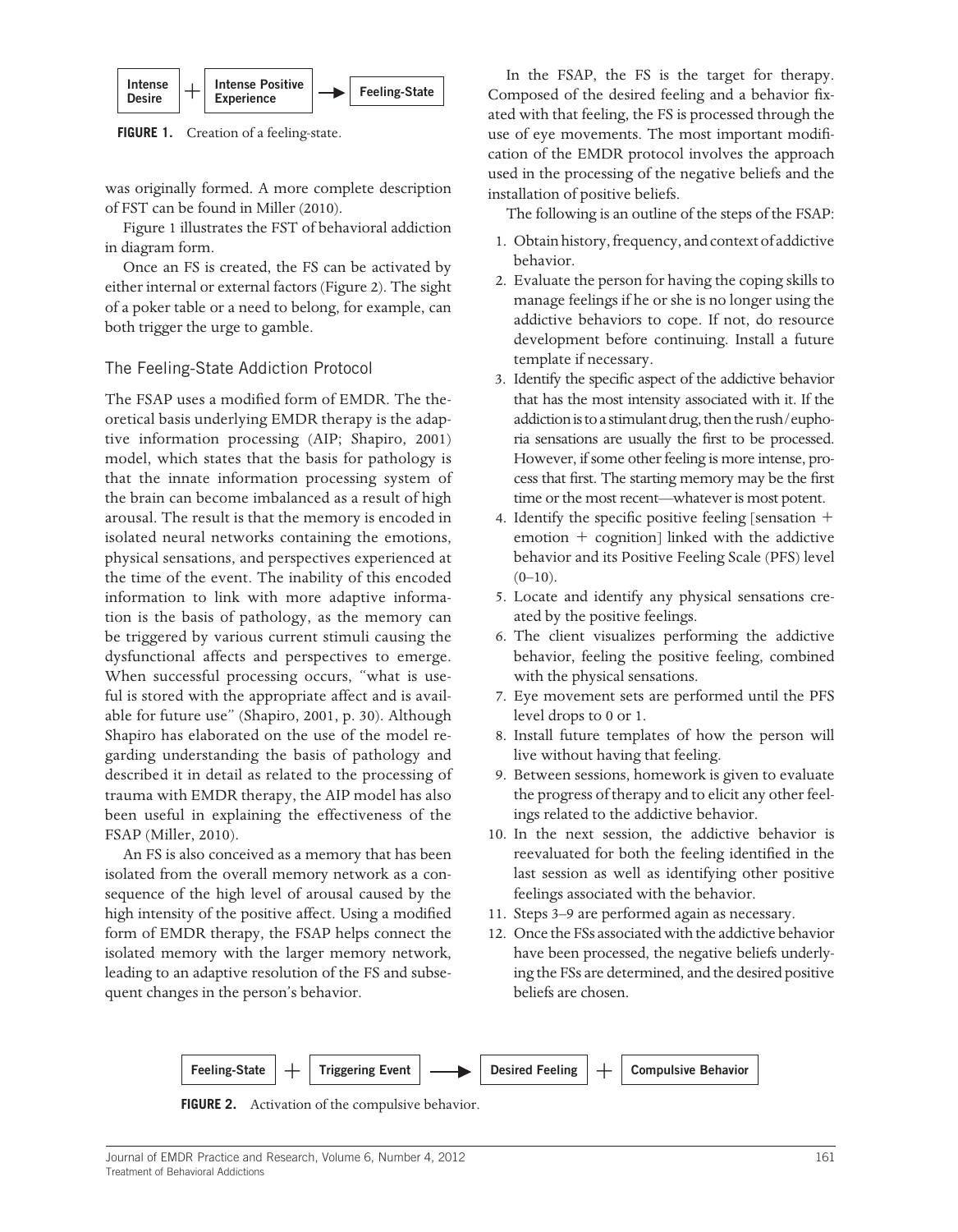- 13. The negative beliefs are processed and the positive beliefs are installed with the standard EMDR protocol steps.
- 14. The negative belief that was created as a result of the addictive behavior is determined and a positive belief is chosen.
- 15. The negative beliefs are processed and the positive beliefs are installed.
- 16. Install future templates.

## **A Multiple Baseline Study of Treatment of Behavioral Addictions Using Only the Feeling-State Processing Steps of the Feeling-State Addiction Protocol**

The hypothesis is that treating behavioral addiction with Steps 1–11 of the FSAP will reduce the reaction of the participants when they visualize doing the addictive behavior. This study seeks to clarify the role that the postulated FSs play in behavioral addictions and the effectiveness of the FS processing steps of the FSAP in reducing the participants' reactions.

## Method

*Participants.* The participants were four males between the ages of 24 and 41 years. Participants 1, 2, and 4 had previously been in therapy for their addictive behavior. Participants were recruited for the study by word of mouth and advertising.

*Design.* The study focused on four participants with at least two behavioral addictions each. The requirement of at least two addictions is necessary because the study uses a single-case multiple baseline research design. The design of this study is such that a reduction in each participant's reactivity to his or her addictive behaviors is anticipated to occur only after the FSAP treatment is applied to that specific behavior. Only if a change in reactivity toward the target behavior occurs after the intervention on that behavior, and not before the intervention, can such change be thought to be a result of the intervention. This design makes each participant his or her own study by treating each addiction separately.

*Measurements.* Measurements were taken of skin conductance levels (SCLs) of the participant both at rest and while the participant visualized doing the compulsive behavior. SCL measures the electrical conductivity of the skin and has been shown to reflect psychophysiological arousal (Boucsein, 2012). The electrodes were placed on the fingers of the participants. PFS values were reported by the participant while they were visualizing doing the compulsive behavior.

*Procedure.* The procedure of measurements and interventions was as follows:

- 1. Before any intervention was applied, five  $\Delta$ SCL and PFS baseline measurements were obtained for the behaviors.
- 2. An intervention was performed on one of the compulsive behaviors until the participant reported that the PFS was 0. No intervention was performed on the other behavior. The number of sessions varied for each intervention.
- 3. Five more measurements were obtained on both behaviors.
- 4. An intervention was performed on the next compulsive behavior until the participant reported a PFS of 0.
- 5. Then five measurements were obtained on both behaviors.

*Participants Behavioral Report.* At the end of the study, the participants reported any changes in their addictive behavior.

### Results

*Participant 1.* Participant 1 was a 24-year-old White male with two behavioral addictions: impersonating a policeman and a sex compulsion. As can be seen in Figures 3 and 4, treatment resulted in a decrease in both the PFS and  $\Delta$ SCL values for the impersonating compulsion after that compulsion was targeted. The nontargeted sex compulsion values did not change when the impersonating compulsion was the target. Only when the sex compulsion was targeted did both the PFS and  $\Delta$ SCL values for the sex compulsion decrease. See Figures 3 and 4.

*Participant 1's Report.* Participant 1 had gotten into legal problems because of his behavior of impersonating a police officer. Even with the legal problems, whenever he talked with someone—man or woman—he would do or say something that would suggest that he was or had been in law enforcement. Just days before the compulsion was targeted, he had attempted to obtain "professional courtesies" from a police officer. After the compulsion was targeted, he reported that he had stopped doing this kind of behavior.

Participant 1's sexual compulsion consisted of trying to "get over" on a woman. Even when he was in a relationship, he would still feel compelled to act out this way with other women. After the sexual compulsion was targeted, he reported that he could enjoy talking with a woman and not attempt to seduce her.

*Participant 2.* Participant 2 was a 25-year-old White male with a history of sexual compulsion and degrading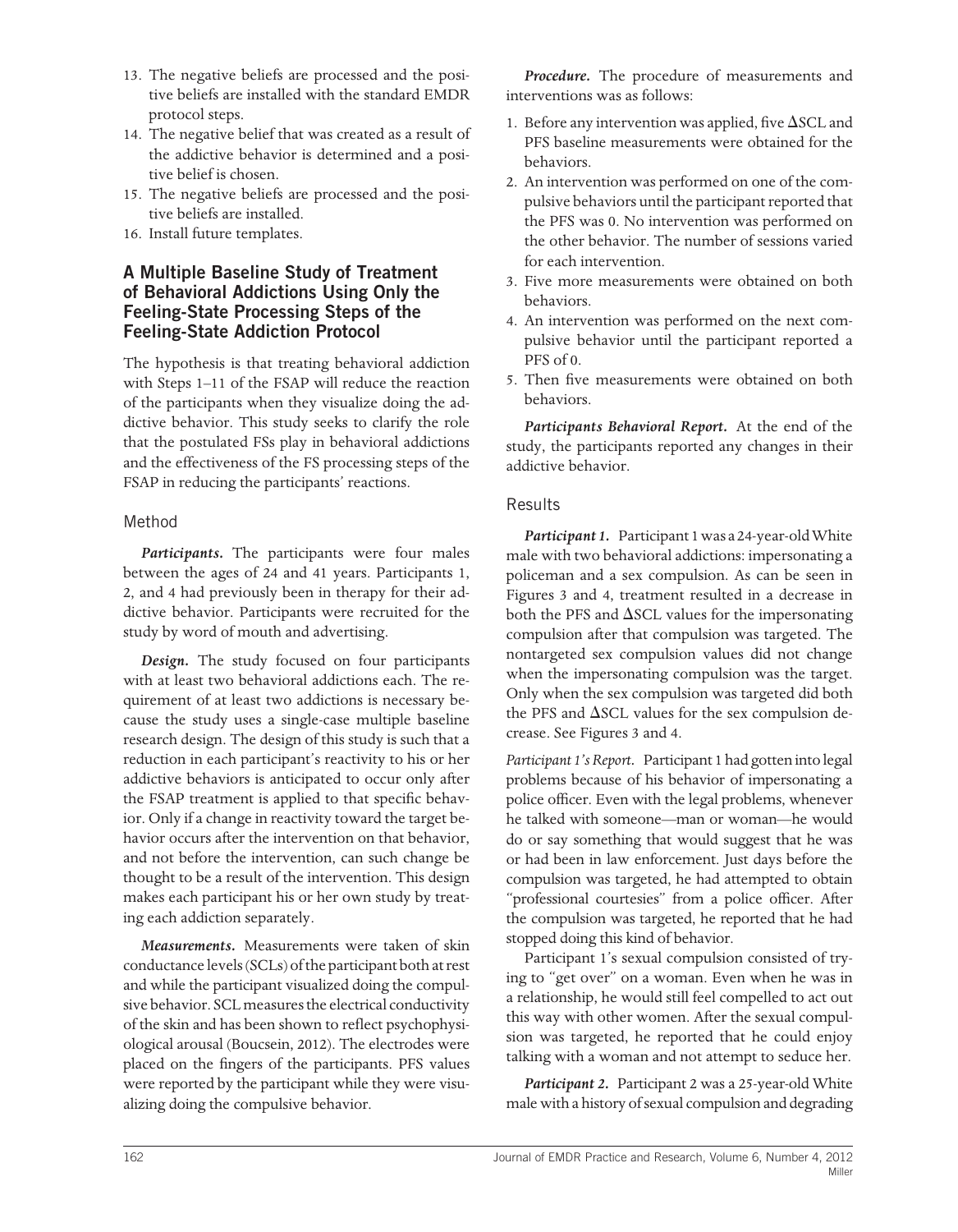

FIGURE 3. Graphs of Participant 1 showing the skin conductance level  $(\Delta SCL)$  values for the impersonating and sex compulsions.

conduct toward women. The motivation for his sexual compulsion was driven by his desire for the feeling of winning over women and his desire for the feeling of approval from men. When he would go to nightclubs, Participant 2 would dance with as many women as he could. If he was able to obtain the telephone number of the woman he was dancing with, he would feel victorious and then move on to dance with others. Focusing on one woman to have sex with her was not necessary for this part of the compulsion. The other part of Participant 2's sexual compulsion manifested itself in the need to feel other men's approval of his ability to attract many different sexual partners. He would have sex with a woman and then invite a friend over to have his

victory recognized, often to the dismay of the woman. After having his victory acknowledged, he would no longer be interested in the woman. Then the hunt for another victory would begin anew.

Participant 2's other compulsion was a need to degrade women. The degrading behavior consisted of certain kinds of "sexual talk" and particular sexual acts. He reported that his compulsion to degrade women pushed him to have sex outside his primary relationships, where he felt he could have more degrading sex.

As can be seen in Figure 5, Participant 2's  $\Delta$ SCL graph's zero value was near the top of the graph because he became more relaxed when he focused on the compulsions. Thus, a decrease in relaxation



FIGURE 4. Graphs of Participant 1 showing the PFS values for the impersonating and sex compulsions.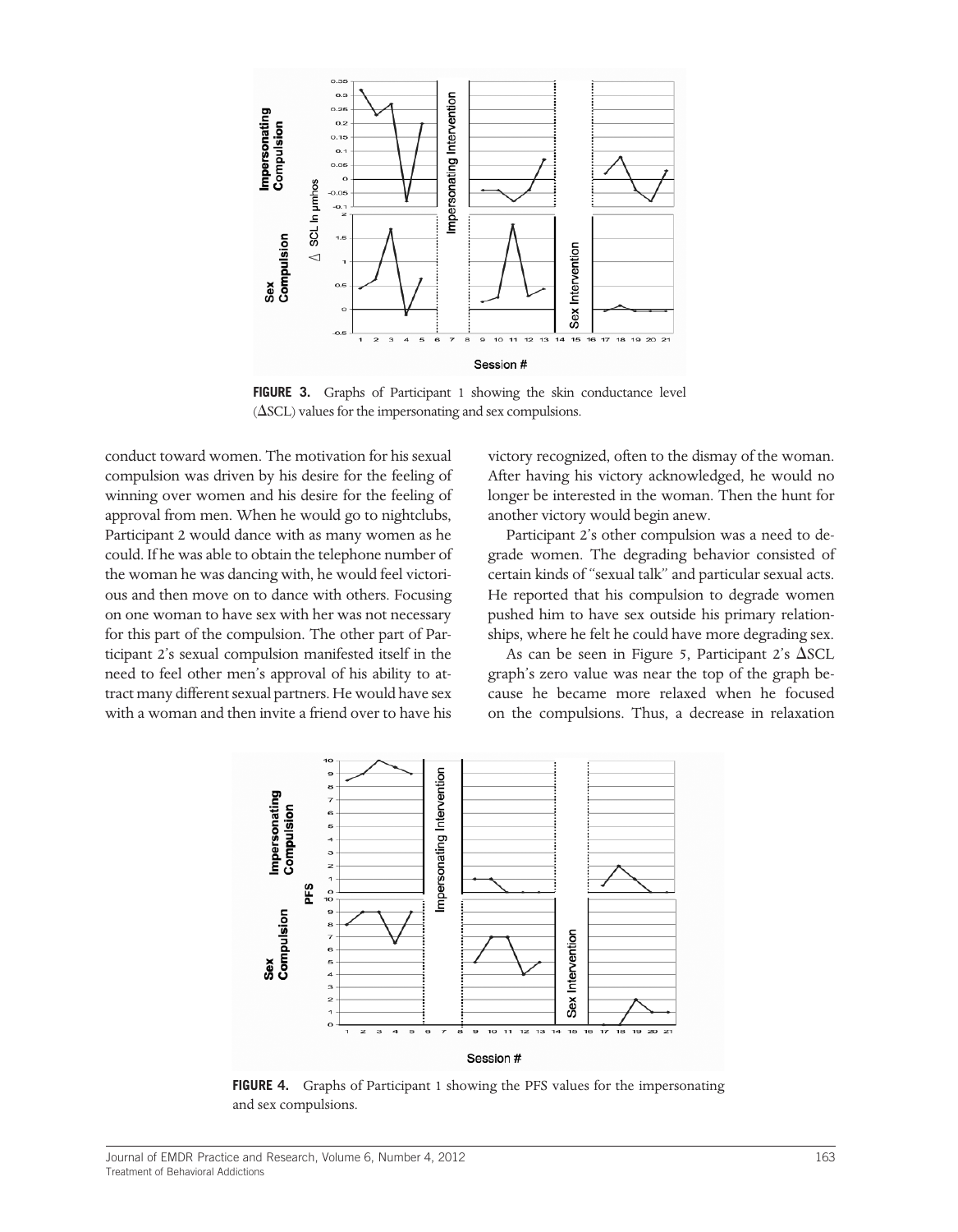

FIGURE 5. Graphs of Participant 2 showing the skin conductance level  $(\Delta \text{SCL})$  values for the sex and degrading compulsions. *Note*. In this graph, the 0 value is near the top of the graph.

would indicate that the intervention was successful. Participant 2's graphs indicate that the SCL and PFS values of the compulsions changed only when the behaviors were targeted. See Figures 5 and 6.

*Participant 2's Report.* Participant 2 reported that, after the sexual compulsion was targeted, he stopped hunting women to get their telephone numbers and for sexual conquest. The degrading compulsive behavior also ceased after that behavior was targeted. He no longer needed to engage in degrading talk and acts and was satisfied with the relationship he had with his girlfriend.

*Participant 3.* Participant 3 was a 41-year-old White male with a history of gambling (buying lotto tickets and organizing the office lotto pool) and socializing (spending many hours socializing at different restaurants) compulsions.  $\Delta$ SCL and PFS values for the gambling compulsion indicated a decrease in responsiveness to the compulsive gambling imagery after that compulsion was targeted. However, the PFS values for the socializing compulsion also showed a decrease after the gambling compulsion was targeted. An assumption made in the multiple baseline design was that the behaviors would be independent of each other. However, Participant 3 was discovered to have an FS that was similar in both compulsions (belonging). Resolving the FS for the gambling compulsion may have affected the socializing compulsion as well. The PFS values for the socializing



FIGURE 6. Graphs of Participant 2 showing the PFS values for the sex and degrading compulsions.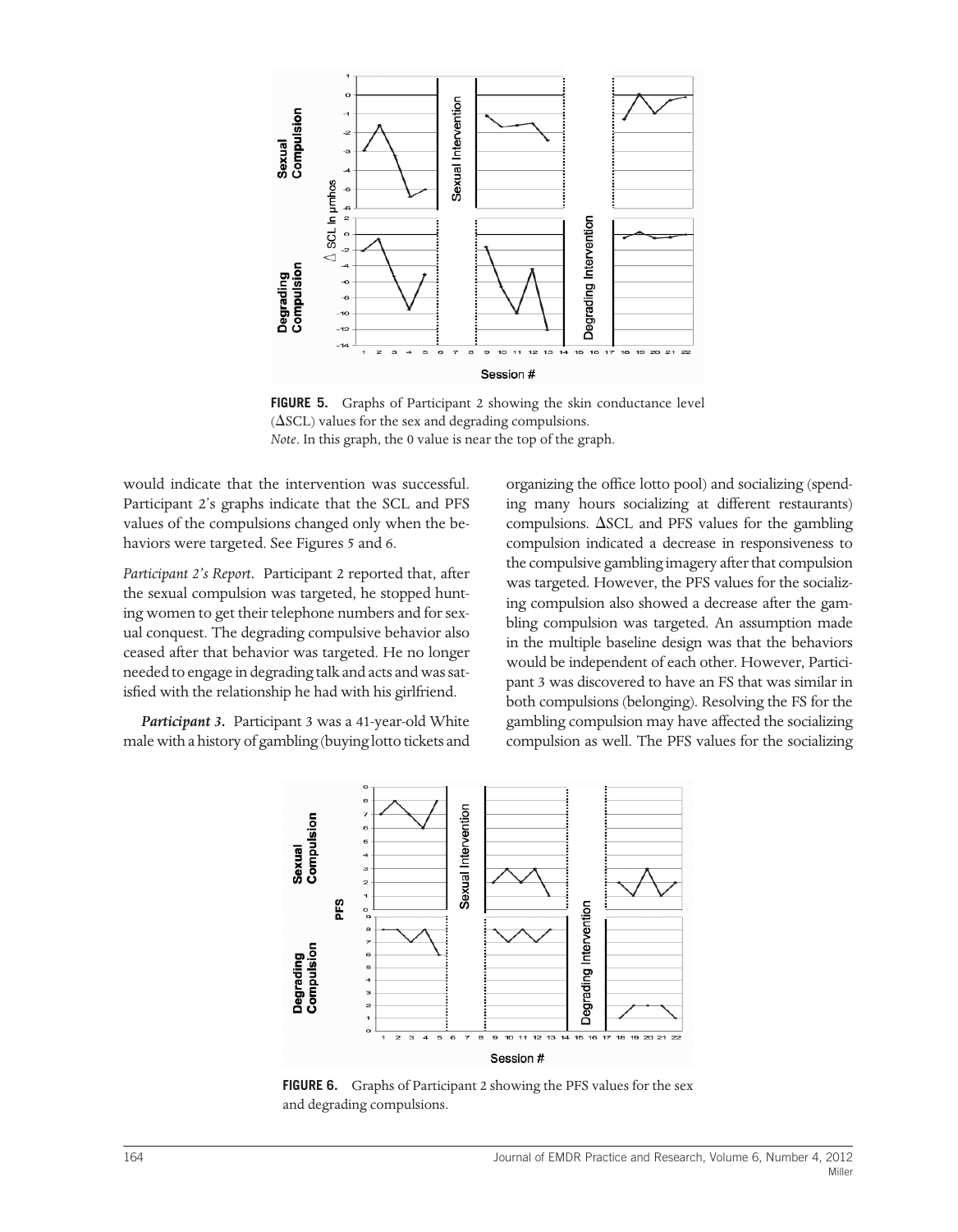

**FIGURE 7.** Graphs of Participant 3 showing skin conductance level (SCL) values for the gambling and socializing compulsions.

compulsion decreased further after that compulsion was targeted. The  $\Delta$ SCL values for the socializing compulsion declined after being targeted. See Figures 7 and 8.

*Participant 3's Report.* Participant 3 reported that, by the end of the gambling intervention, he had stopped buying lotto tickets and was only participating in the office lotto pool as a member rather than as the major organizer, buyer, and checker of the lotto tickets. Participant 3 also reported that his socializing behavior had changed after having been targeted by FSAP. He was staying at home longer and doing other things such as exercising instead of being the first one

to arrive at the restaurant. Rather than visiting three places in an evening, he was able to stay at one place longer and then go home. Participant 3 stated that the change in both his lotto ticket buying and socializing behavior was remarked on with surprise by his friends and by the owner of the store where he usually bought lotto tickets.

*Participant 4.* Participant 4 was a 35-year-old White male with a history of gambling and sex addiction. Participant 4 actually had four compulsions: a highstakes poker compulsion, a low-stakes poker compulsion, a strip clubs compulsion, and a massage parlor



**FIGURE 8.** Graphs of Participant 3 showing PFS values for the gambling and socializing compulsions.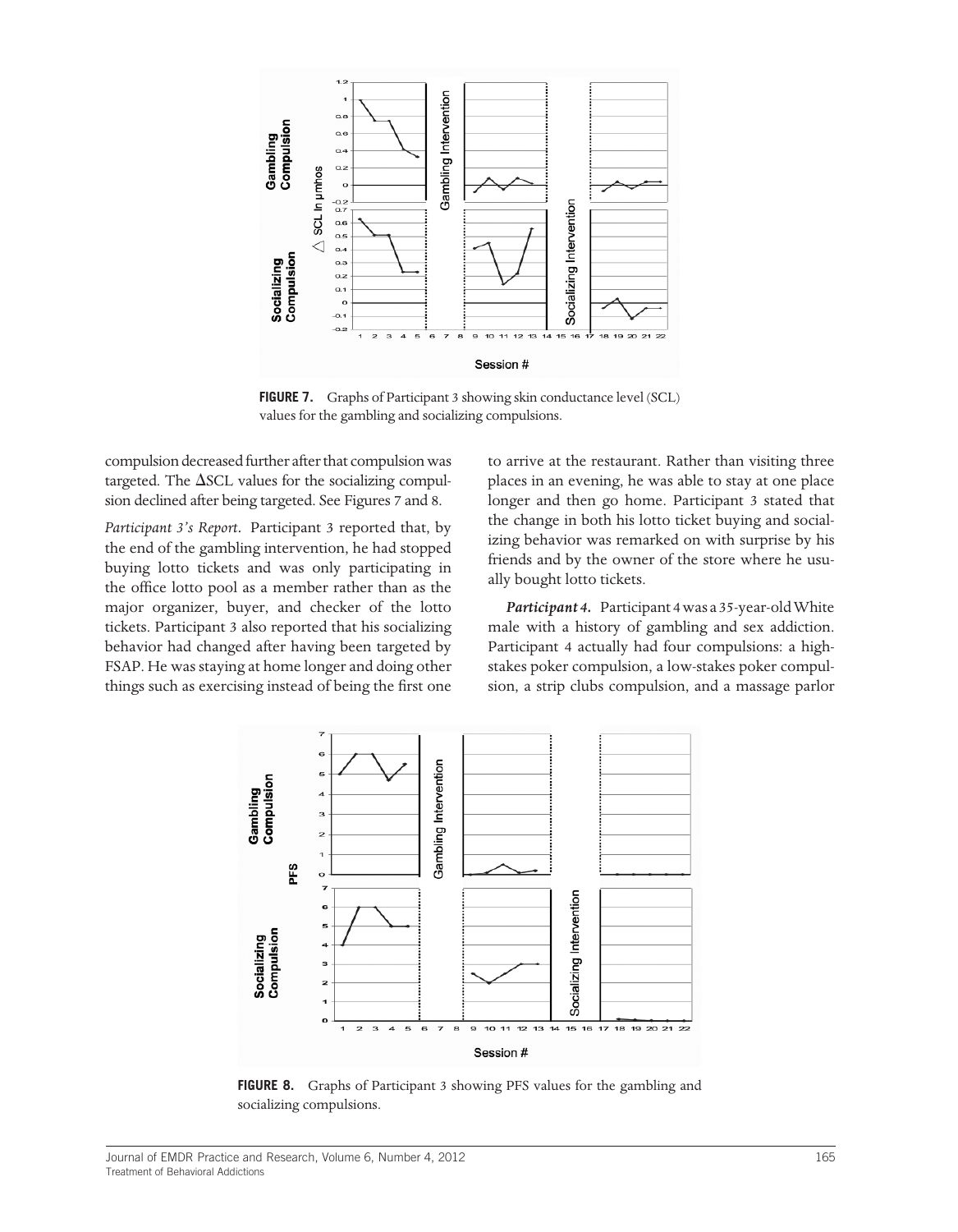

**FIGURE 9.** Graphs of Participant 4 showing skin conductance level (SCL) values for the strip clubs, gambling, and massage parlor compulsions.

compulsion. The high-stakes and low-stakes poker compulsions were targeted during the same set of sessions because the participant changed his focus from one behavior to the other during the same session. The strip club compulsion and the massage parlor compulsion were treated separately.  $\Delta$ SCL values for high-stakes poker, the low-stakes poker, and the strip club compulsions show a decrease in responsiveness only when the behaviors were targeted. See Figure 9.

The massage parlor compulsion values did not follow the pattern of the other behaviors. The  $\Delta \text{SCL}$ absolute values for the massage parlor compulsion decreased before being targeted. So within the design of the study, the SCL values did not satisfy the expected result that would have supported the FSAP hypothesis. The PFS values also showed the same pattern as the  $\Delta$ SCL values. Thus, the data regarding this behavior does not show a clear shift in  $\Delta$ SCL and PFS values between preintervention and postintervention. However, the participant told the author later that he was not able to focus on visualizing going to a massage parlor during the session because he had been going there every day and felt satisfied. Because he felt satisfied, he stated that visualizing the behavior was not arousing for him, a variable affecting the  $\Delta$ SCL and PFS measurements for which the study's design had not accounted. See Figures 9 and 10.

*Participant 4's Report.* Participant 4 reported that he had stopped the gambling, strip club, and massage parlor behaviors only after each behavior was targeted. This was true for the massage parlor behavior even though the  $\Delta$ SCL data on the massage parlor compulsion indicated that he was no longer responsive to that imagery prior to the intervention. He had continued to visit massage parlors until the behavior was targeted. He said that, after the intervention, he visited his usual establishment twice but had been so "turned off" that he left before doing anything. For Participant 4, the PFS values seem to reflect the change in his behavior better than the  $\Delta$ SCL values.

#### Discussion

The graphs of Participants 1, 2, and 3 indicate a definite change in their responses after each intervention. Participants 1 and 2 showed a decrease in responses for both SCL and PFS values with no change in the nontargeted behavior. Participant 3's graphs not only showed a decrease in both the SCL and PFS values for the targeted behavior but also a modest decrease in those values for the nontargeted behavior. This may have been the result of both behaviors having an FS in common. Thus, when the FS for one behavior was reduced, it may have affected the participant's response when visualizing the other behavior.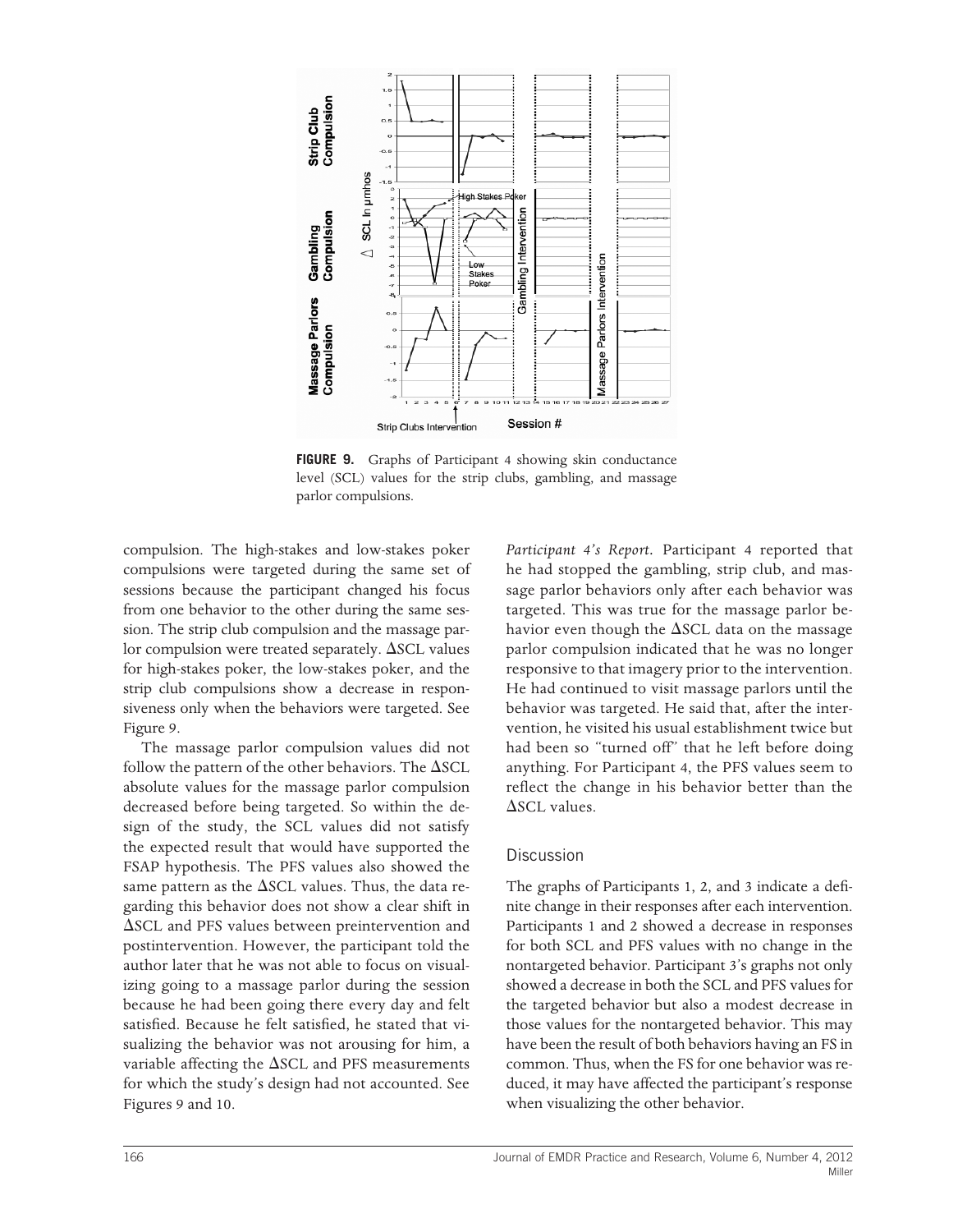

FIGURE 10. Graphs of Participant 4 showing PFS values for the strip clubs, gambling, and massage parlor compulsions.

Participant 4's PFS graph indicates a change in his subjective response; the PFS values decreased for the targeted behavior but not the nontargeted behavior. However, the SCL graph showed a decreased response to nontargeted behaviors as well. Although the SCL values decreased, the data do not indicate that the intervention was the likely cause of the change in values.

Regarding possible placebo effect in this study, three of the four participants had previously been in treatment that had not worked. All four participants stated, near the end of the treatment, that they had not expected the treatment to be successful but were participating in the study because whatever they had tried previously had failed. Thus, it is unlikely that the results from this study were biased by expectations of improvement.

The results of this multiple baseline study of the FSAP indicate that the part of the FSAP protocol targeting the FSs was effective in reducing the participants' reactivities to the visualized stimuli. Furthermore, the participants' self-reports also suggest that the targeting of the FSs may have affected the targeted behavioral addictions.

The behavioral addictions that were treated in this study included two types of sex addictions, gambling compulsions, a socializing compulsion, an impersonating-a-policeman compulsion, and a degrading-conduct-toward-women compulsion. The

only similarity between these various behaviors was their compulsive nature, which had been causing significant financial, legal, and/or social problems for the participants. The FST postulates that these different kinds of compulsions are really the result of a linkage between a feeling and a behavior. Because the partial FSAP used in this study focused solely on processing the linkages between the feeling and behavior, the study directly explored the link between the postulated FSs and the participant's reactions to visualized stimuli. The self-reports of behavioral change by the participants help explore the connection between the FSs and behavior.

The participants reported that, after the intervention, they were either not interested in doing the previously compulsive behavior (e.g., Participant 1: Impersonating a policeman) or that the behavior had drastically altered toward a more normal behavior (Participant 2: Socializing). The participants reported that they noticed these changes occurring within days of the FS being processed. The participants did not have to work at changing their behavior. Rather, it appears that their behavior changed because the cause of their behavior no longer existed. The variety of behaviors and the way in which the behaviors changed without any behavioral intervention but with only the processing of the FSs support the FST model for the etiology of behavioral addictions.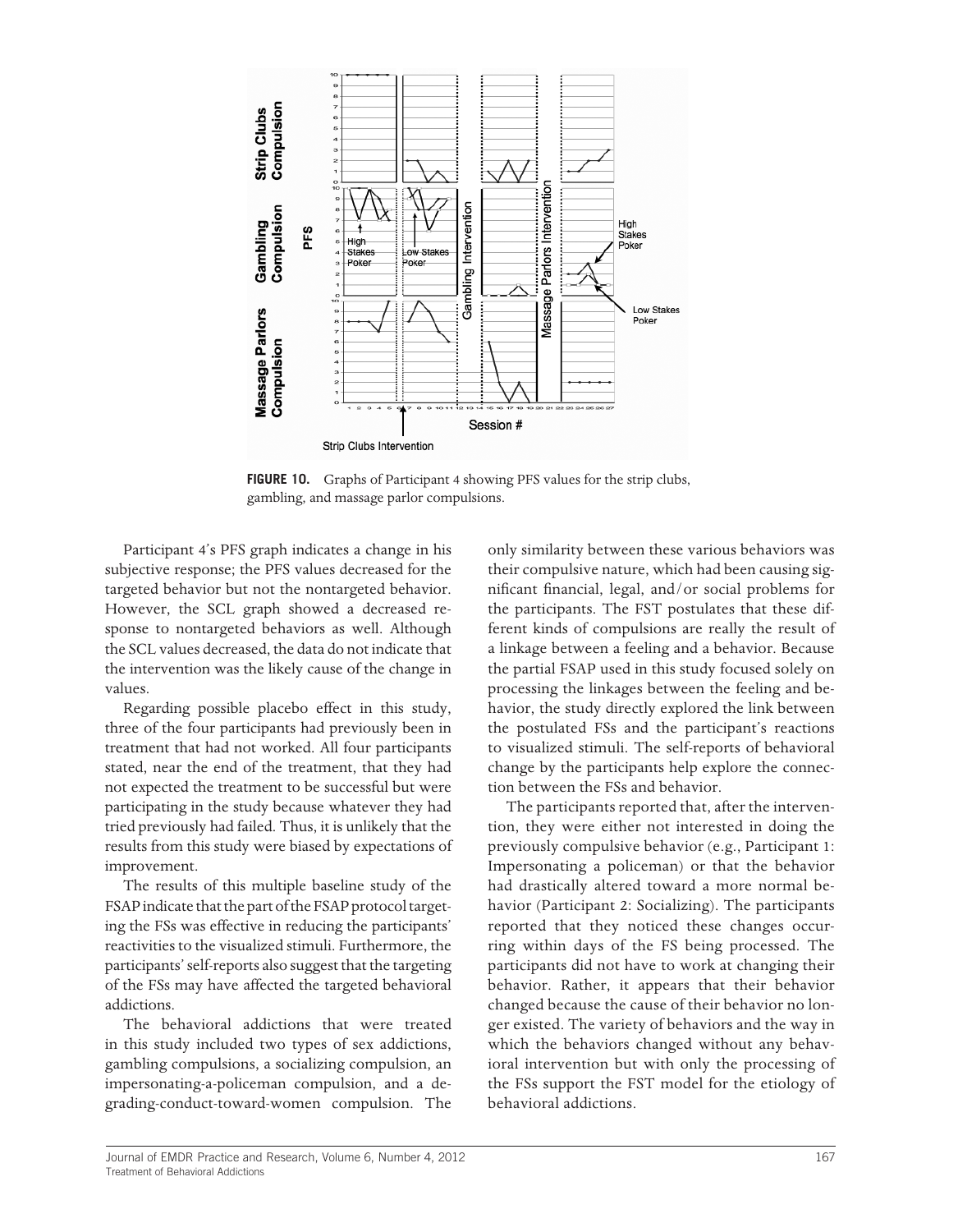The clinical implication of this model is that behavioral addictions, no matter what the behavior may be, are the result of an FS. Therefore, the target for treatment should be the FSs. In this study, no attempt was made to have the participant control his behavior, no attempt was made to change any of the irrational or distorted thinking that had accompanied the behavior, and no attempt was made to avoid or process triggers to the behavior. The study suggests that, if the FS is eliminated, the behavior will not need to be controlled or managed. The implications for treatment are that behavioral addictions may not require the elaborate system for managing behavior such as 12-step groups. In addition, this study suggests that the homework, which is often part of the therapy process but is often not performed, is not necessary. The simpler and easier procedure of the FSAP may make treatment for behavioral addictions more available to those people who are less motivated and would more likely quit treatment. Therapy will then be shorter and less difficult so that more people can be helped.

### Limitations of the Study

One of the limitations of this study is that readings were not obtained during the sessions when the interventions were performed except at the first session. This means that the effect of the intervention over the number of the sessions required for the treatment cannot be understood. Instead, only the pretreatment and posttreatment values were obtained. How long after the treatment did changes begin to occur and whether the treatment effect was sudden or gradual over time or had spikes in values could not be ascertained. The complete intervention for one compulsion was usually performed within a 2-week period. Another limitation is that the length of time between sessions could not be controlled. The number of sessions needed for the study, including both readings and interventions, varied between 23 and 30. The participants scheduled sessions as their ongoing lives permitted. Yet another limitation is the lack of a good instrument for measuring compulsions. The participants reported how the compulsions had affected their lives and what changes occurred as a result of the treatment. However, there was no independent measure of these reports. The small number of participants (four) that were studied is also another limitation. Many more participants will need to be studied to obtain more definitive results.

# **Summary**

The FSAP offers a new approach for the treatment of behavioral addictions. The multiple baseline study,

which targeted the FSs linked with the behavioral addictions, supports the etiology of addictions as described in FS theory. Furthermore, the study supports the use of the processing of the FSs as described in the FSAP. Even with its limitations, the study suggests that the FSAP might be a useful approach for the treatment of behavioral addictions. Because the treatment is usually performed in less than 10 sessions, this approach will be easy to evaluate. Clinical experience also suggests that the FSAP may be useful for treating substance addictions.

# **References**

- Abel, N. H., & O'Brien, J. M. (2010). EMDR treatment of comorbid PTSD and alcohol dependence: A case example. *Journal of EMDR Practice and Research*, *4*(2), 50–59.
- Bae, H., & Kim, D. (2012). Desensitization of triggers and urge reprocessing for an adolescent with internet addiction disorder. *Journal of EMDR Practice and Research*, *6*(2), 73–81.
- Boucsein, W. (2012). *Electrodermal activity* (2nd ed.). New York, NY: Springer Publishing.
- Carnes, P. (1991). *Don't call it love*. New York, NY: Bantam Books.
- Carnes, P. (2001). *Facing the shadow: Starting sexual and relationship recovery*. Center City, MN: Hazelden.
- Cox, R. P., & Howard, M. D. (2007). Utilization of EMDR in the treatment of sexual addiction: A case study. *[Sexual](http://www.ingentaconnect.com/content/external-references?article=1072-0162()12L.1[aid=10094351]) [Addiction & Compulsivity](http://www.ingentaconnect.com/content/external-references?article=1072-0162()12L.1[aid=10094351])*, *12*, 1–20.
- Dittmar, H. (2004). Understanding and diagnosing compulsive buying. In R. H. Coombs (Ed.), *Handbook of addictive disorders: A practical guide to diagnosis and treatment* (pp. 411–450). Hoboken, NJ: John Wiley & Sons.
- Foa, E. B., Keane, T. M., Friedman, M. J., & Cohen, J. A. (2009). *Effective treatment for PTSD: Practice guidelines from the International Society for Traumatic Stress Studies* (2nd ed.). New York, NY: Guilford Press.
- Ironson, G., Freund, B., Strauss, J. L., & Williams, J. (2002). Comparison of two treatments for traumatic stress: A community-based study of EMDR and prolonged exposure. *[Journal of Clinical Psychology](http://www.ingentaconnect.com/content/external-references?article=0021-9762()58:1L.113[aid=8411718])*, *58*(1), 113–128.
- Lee, C. W., Taylor, G., & Drummond, P. D.  $(2006)$ . The active ingredient in EMDR: Is it traditional exposure or dual focus of attention? *[Clinical Psychology & Psychother](http://www.ingentaconnect.com/content/external-references?article=1063-3995()13L.97[aid=7985997])apy*, *13*[, 97–107.](http://www.ingentaconnect.com/content/external-references?article=1063-3995()13L.97[aid=7985997])
- Marich, J. (2009). EMDR in the addiction continuing care processing. *Journal of EMDR Practice and Research*, *3*(2), 98–106.
- Miller, R. (2010). Feeling-state theory and the impulsecontrol disorder protocol. *Traumatology*, *16*(3), 2–10.
- Miller, R. (2012). *Feeling-state theory of behavioral and substance addictions and the feeling-state addiction protocol*. Retrieved fro[m www.fsaprotocol.com](http://www.fsaprotocol.com)